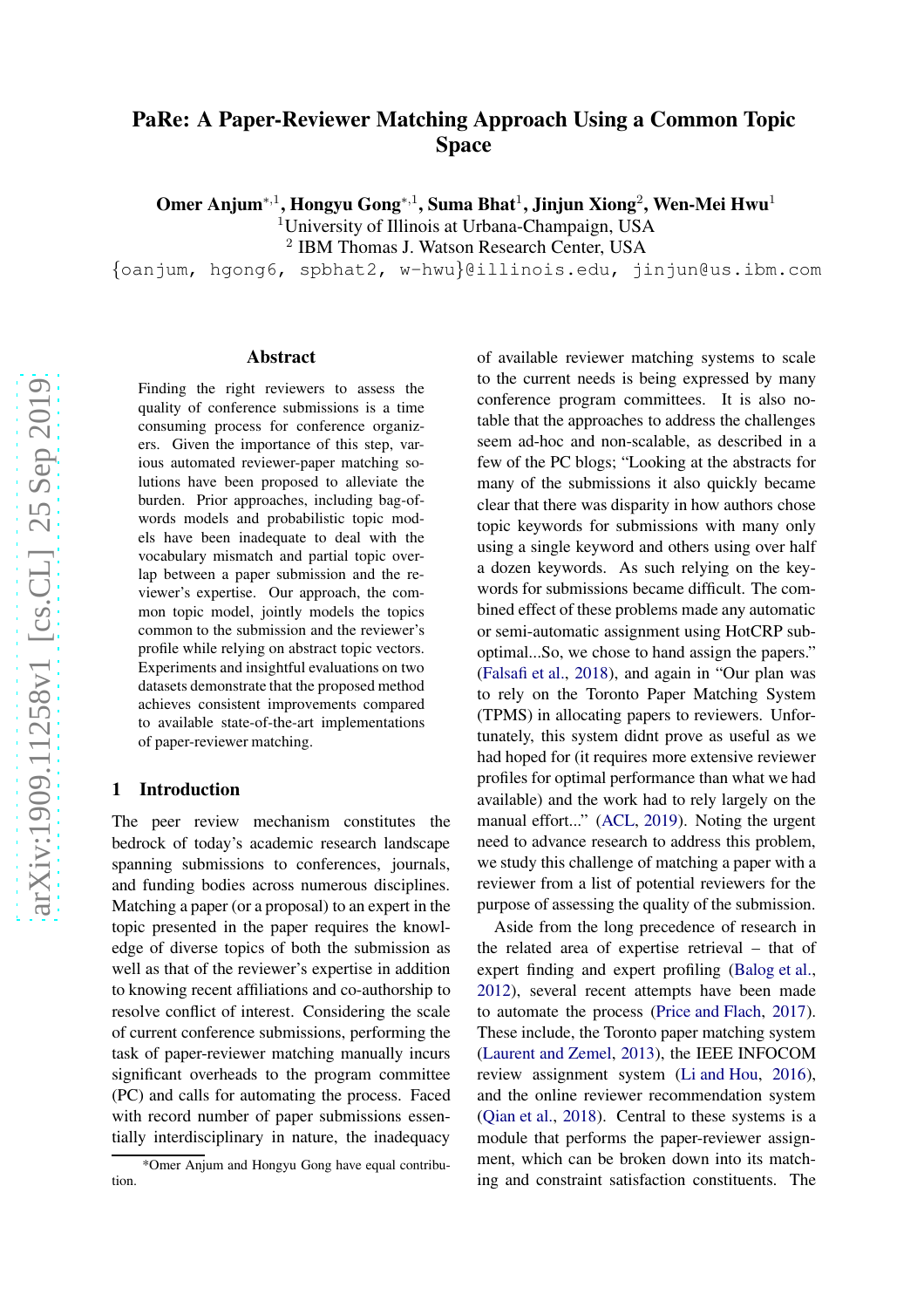constraint satisfaction component typically handles the constraints that each paper be reviewed by at least a few reviewers, each reviewer be assigned no more than a few papers, and thaat reviewers not be assigned papers for which they have a conflict of interest. A second constituent is that of finding a reviewer from a list of reviewers based on the relevance of the person's expertise with the topic of the submission. This latter aspect will be the focus of our study.

Available approaches to solve this matching problem can be broadly classified into the following categories [\(Price and Flach](#page-10-0), [2017](#page-10-0)): a) Featurebased matching, where a set of topic keywords are collected for each paper and each reviewer. The reviewers are then ranked in order of the number of keyword matches with the paper; b) Automatic feature construction with profile-based matching, where the relevance is decided by building automatic topic representations of both papers and reviewers; c) Bidding, a more recent method, involves giving the reviewers access to all the papers and asking them to bid on papers of their choice. The approaches used in this study are of the profile-based matching kind, where we rely on the use of abstract topic vectors and word embeddings [\(Mikolov et al.](#page-9-3), [2013b\)](#page-9-3) to derive the semantic representations of the paper and the expertise area of the reviewer. This is a departure from the bag-of-words approach taken in related prior approaches, e.g. [\(Laurent and Zemel,](#page-9-1) [2013](#page-9-1)), relying on automatic topic extraction using keywords – a ranked list of terms taken from the paper and the reviewer's profile.

In general, we assume that a reviewer can be represented by a collection of the abstracts of her past publications (termed as the reviewer's profile) and a submission by its abstract. While attempting to match the paper with the reviewer via their profile representations, the obvious difference in the document lengths gives rise to a mismatch due to the small overlap in vocabulary and a consequent scarcity of shared contexts of these overlapping terms. This is because, while past publications of a reviewer may be sufficient to provide a reasonable context for a topical word, a submission abstract provides a very limited context for that topical word.

To alleviate this problem of mismatched 'profiles', we use the idea of a shared topic space between the submission and the reviewer's profile. In our experiments we compare our approach to match the profiles using abstract vectors with that using the hidden topic model (also a set of abstract topic vectors) [\(Gong et al.,](#page-9-4) [2018](#page-9-4)). The two approaches primarily differ in the way the shared topic space is constructed, which we describe in Section [4.](#page-3-0) We also include other baseline comparisons where the matching is done on the basis of common topic words (keywords) and word- or document-embeddings.

This study makes the following contributions:

(1) Instead of relying on a collection of topic words (keywords chosen by the authors or experts), our approach relies on abstract topic vectors to represent the common topics shared by the submission and the reviewer.

(2) We propose a model that outperforms stateof-the-art approaches in the task of paperreviewer matching on a benchmark dataset [\(Mimno and McCallum,](#page-9-5) [2007](#page-9-5)). Additionally, a field evaluation of our approach performed by the program committee of a tier-1 conference showed that it was highly useful.

### 2 Related Work

The paper-reviewer matching task lays the basis for the peer review process ubiquitous in academic conferences and journals. Existing automatic approaches can be broadly categorized into the following types according to the type of models for comparing documents: *feature-based models*, *probabilistic models*, *embedding-based models*, *graph models* and *neural network models*.

Feature-based models. A list of keywords which summarizes the topics of a submission is used as informative features in the matching process [\(Dumais and Nielsen,](#page-9-6) [1992](#page-9-6); [Basu et al.,](#page-8-2) [1999](#page-8-2)). Automatic extraction of these features achieves higher efficiency and one commonlyused feature is a bag-of-words weighted by the words' TF-IDF scores [\(Jin et al.](#page-9-7), [2018](#page-9-7); [Tang et al.,](#page-10-2) [2010](#page-10-2); [Li and Hou](#page-9-2), [2016;](#page-9-2) [Nguyen et al.](#page-9-8), [2018](#page-9-8)).

Probabilistic models. The Latent Dirichlet Allocation (LDA) model is the most commonly used probabilistic model in expertise matching, where each topic is represented as a distribution over a given vocabulary and each document is a mixture of hidden topics [\(Blei et al.,](#page-9-9) [2003](#page-9-9)). The popular Toronto Paper Matching System (TPMS) [\(Laurent and Zemel,](#page-9-1) [2013\)](#page-9-1) uses LDA to generate the similarity score between a reviewer and a sub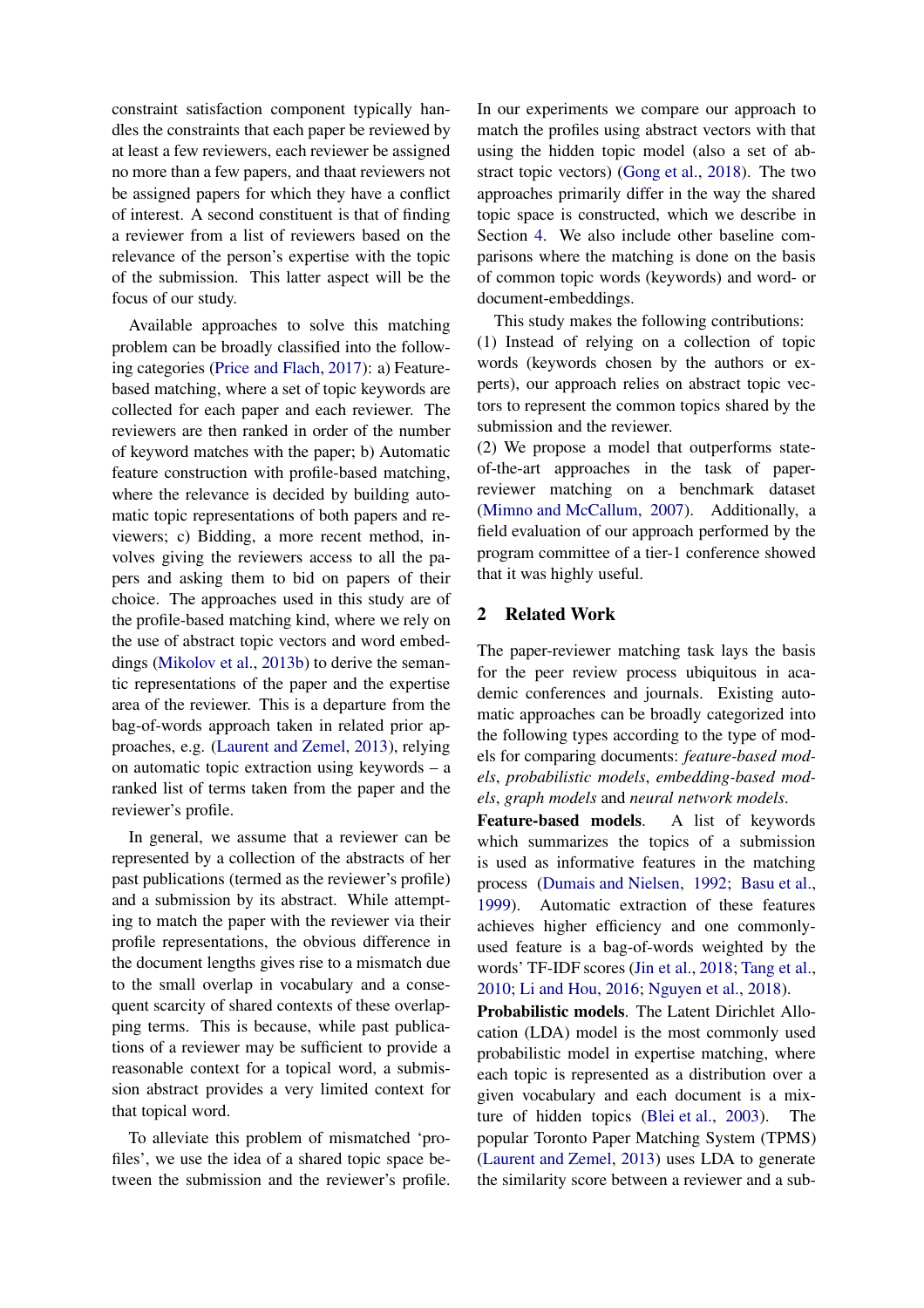mission [\(Li and Hou](#page-9-2), [2016\)](#page-9-2). One limitation of LDA is that it does not make use of the potential semantic relatedness between words in a topic because of its assumption that words are generated independently [\(Xie et al.](#page-10-3), [2015](#page-10-3)). Variants of LDA have been proposed to incorporate notions of semantic coherence for more effective topic modeling [\(Hu and Tsujii](#page-9-10), [2016](#page-9-10); [Das et al.](#page-9-11), [2015](#page-9-11); [Xun et al.,](#page-10-4) [2017](#page-10-4)). Beyond having probabilistic models for topics, [Jin et al.](#page-9-12) sought to capture the temporal changes of reviewer interest as well as the stability of their interest trend with probabilistic modeling [\(Jin et al.,](#page-9-12) [2017](#page-9-12)).

In addition to their inherent limiting assumptions such as independence of semantically related words, probabilistic models, including LDA, require a large corpus to accurately identify the topics and topic distribution in each document, which can be problematic when applied to short documents, such as abstracts.

Embedding-based models. Latent Semantic Indexing (LSI) proposes to represent a document as a single dense vector [\(Deerwester et al.](#page-9-13), [1990\)](#page-9-13). The documents corresponding to reviewers and submissions can thus be transformed into their respective vector representations. The relevance of a reviewer to a given submission would then be measured using a distance metric in the vector space, such as the cosine similarity. Other approaches have used word or document embeddings as document representations in order to compare two documents.

[Kou et al.](#page-9-14) derived topic vectors by treating each topic as a distribution of words [\(Kou et al.](#page-9-14), [2015\)](#page-9-14). In comparison, the key improvement in our work is that the topics are derived based on word embeddings instead of word distributions. Moreover, we derive common topics for each submissionreviewer pair, and as a result, the topics can vary from pair to pair.

Another approach to capture similarity between documents is by the use of the Word Mover's Distance (WMD). It relies on the alignment of word pairs from two texts, and the textual dissimilarity is measured as the total distance between the vectors of the word pairs [\(Kusner et al.](#page-9-15), [2015\)](#page-9-15). More recently, a hidden topic model has been used to compare two documents via extracted abstract topic vectors, which showed a strong performance in comparing document for semantic similarity [\(Gong et al.,](#page-9-4) [2018](#page-9-4)).

Extending the models in this category, we propose the common topic model. Similar to the hidden topic model, we extract topic vectors using word embeddings and match documents at the topic level. The hidden topic model extracts topics purely relying on the reviewer profile, so the topic vectors can be regarded as a summary of the reviewers' research interest. In contrast, the common topic vectors are selected based on the knowledge of both the submission and the reviewer's profile, which are expected to capture the topical overlap between the two. As we will show in the qualitative evaluation, the hidden topic model is likely to miss some important topics when a reviewer has broad research interests, resulting in an underestimation of the paper-reviewer relevance. The common topic model is able to overcome this limitation by extracting topics with reference to submissions.

Graph models. All of the models mentioned above only assume access to the texts of submissions and reviewers' publications. Some works also make use of external information such as coauthorship to improve the matching perfor-mance. For instance, [Liu et al.](#page-9-16) capture academic connections between reviewers using a graph model, and show that such information improves the matching quality. Each node in their graph model represents a reviewer [\(Liu et al.,](#page-9-16) [2014](#page-9-16)). There is an edge between two nodes if the corresponding reviewers have co-authored papers, and the edge weight is the number of publications. This work also uses LDA to measure the similarity between the submission and the reviewer.

Neural network models. Dense vectors are learned by neural networks as the semantic representation of documents [\(Socher et al.,](#page-10-5) [2011](#page-10-5); [Le and Mikolov](#page-9-17), [2014](#page-9-17); [Lin et al.,](#page-9-18) [2015](#page-9-18); [Lau and Baldwin](#page-9-19), [2016\)](#page-9-19). When it comes to the task of expertise matching, the reviewersubmission relevance can thus be measured by the similarity of the vector representations of their textual descriptions.

## 3 System Overview

The different stages of our system, together called PaRe, are briefly explained as below:

*Data collection*. At this stage, we collect previous publications from one or more tier-1 conferences in the same domain as the one to which reviewersubmission matching is applied. This data is used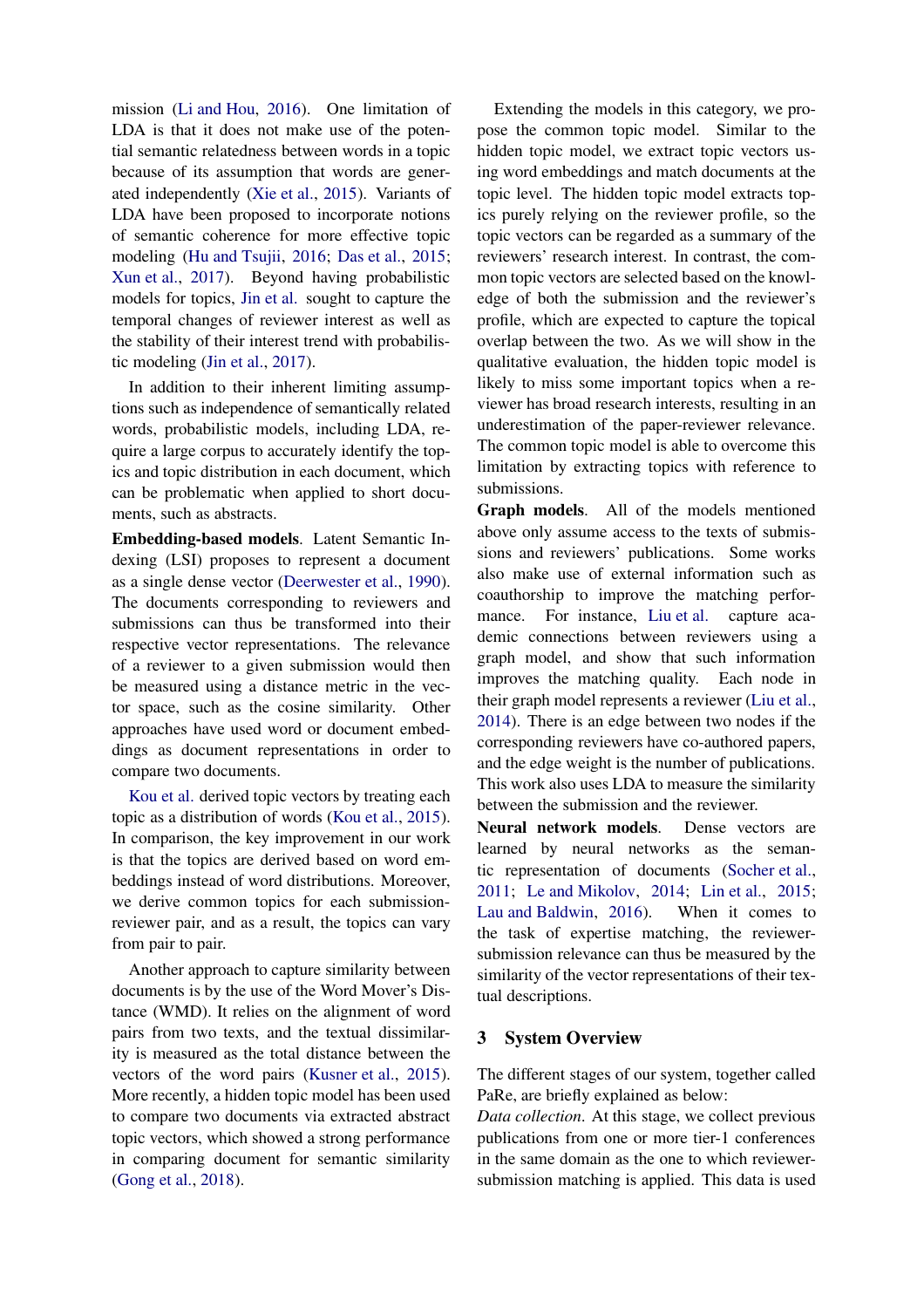to create our pool of candidate reviewers and domain knowledge of the research area. The source of the data is Microsoft Academic Graph (MSG) [\(Sinha et al.](#page-10-6), [2015](#page-10-6)). All the abstracts of a reviewer are concatenated as one document, which is then used to profile the reviewer. Reviewers' profiles reflect their research topics, which are later used in the reviewer-submission matching process.

*Data processing*. Since our proposed model is based on word embeddings, we pre-train embeddings using CBOW model of word2vec on the collected publications [\(Mikolov et al.](#page-9-20), [2013a](#page-9-20)). The dense word representations are intended to capture domain-specific lexical semantics. The data collection and processing are detailed in Section [5.](#page-5-0)

*Reviewer-submission matching*. A common topic modeling approach is proposed in this work to match reviewers with submissions. The model compares the abstracts of submissions and reviewers' past abstracts during the matching process to decide the reviewer-submission relevance by finding their common research topics. The algorithm is described in Section [4.](#page-3-0)

### <span id="page-3-0"></span>4 Modeling

For the purpose of our study, we consider a reviewer's profile to be the concatenation of the abstracts from their previous publications. Let m be the number of words in the reviewer's profile and let the *normalized* word embeddings of these words be stacked as a reviewer matrix  $\overline{\mathbf{R}} \in \mathbb{R}^{d \times m}$ , where  $d$  is the embedding dimension. Since the embedding is normalized, we have  $\|\mathbf{R_i}\|_2 = 1$  for each column in R. Next suppose that the submission is represented by an  $n$ −word sequence of its abstract. Similar to the case of the reviewer, we stack its normalized embeddings as a submission matrix  $S \in \mathbb{R}^{d \times n}$ . Also we have for each column  $\|\mathbf{S}_i\|_2 = 1, \forall 1 \leq j \leq n.$ 

Common topic selection. Inspired by the compositionality of embeddings [\(Gong et al.,](#page-9-21) [2017](#page-9-21)) and the hidden topic model in document matching [\(Gong et al.](#page-9-4), [2018\)](#page-9-4), our intention is to extract topics from reviewer profiles and submissions to summarize their topical overlap. We would like to remind the reader that the topics extracted are neither words nor distributions, but only abstractions and constitute a set of numeric vectors that do not necessarily have a textual representation. To establish the connection between topics, reviewer profiles and submissions, we assume that the topic vectors can be written as a linear combination of the embeddings of component words in either the reviewer profiles or the submissions. This assumption is supported by the geometric property of word embeddings that the weighted sum of the component word embeddings have been shown to be a robust and efficient representation of sentences and documents [\(Mikolov et al.](#page-9-3), [2013b](#page-9-3)). Intuitively, the extracted common topics would be highly correlated with the subset of the words in the reviewer profile or that of the submission in terms of semantic similarity.

Let both the reviewer and the submission have  $K$  research topics, with each topic represented by a d−dimensional vector. This vector is an abstract topic vector and does not necessarily correspond to a specific word or a word distribution as in LDA [\(Blei et al.,](#page-9-9) [2003\)](#page-9-9). Suppose that these topic vectors of the reviewer are stacked as a matrix  $\mathbf{P} \in \mathbb{R}^{d \times K}$ , and those of the submission as  $\mathbf{Q} \in \mathbb{R}^{d \times K}$ . Therefore, these matrices can be represented as a linear combination of the underlying word vectors.

<span id="page-3-1"></span>
$$
\mathbf{P} = \mathbf{Ra},
$$
  

$$
\mathbf{Q} = \mathbf{S}\mathbf{b},
$$
 (1)

where  $\mathbf{a} \in \mathbb{R}^{m \times K}$ ,  $\mathbf{b} \in \mathbb{R}^{n \times K}$  are the coefficients in the linear combinations.

Our goal is to find the common topics shared by a given reviewer and a given submission, to account for the overlap of their research areas. We consider a pair of topics from a reviewer and a submission respectively to constitute a pair of common topics if they are semantically similar. For example, if the reviewer's research areas are *machine learning* and *theory of computation*, and the submission is about *classification* in *natural language processing*, then (*machine learning, classification*) can be regarded as a pair of common topics, while the other pairs corresponding to the areas *theory of computation* and *natural language processing* are much less similar. We used cosine similarity to measure the semantic similarity of two topic vectors  $*$ . The similarity  $sim(\mathbf{P}_k, \mathbf{Q}_k)$ between reviewer topic  $P_k$  and submission topic  $\mathbf{Q}_k$  is shown below.

$$
\text{sim}(\mathbf{P}_k, \mathbf{Q}_k) = \frac{\mathbf{P}_k^T \mathbf{Q}_k}{\|\mathbf{P}_k\| \cdot \|\mathbf{Q}_k\|}. \tag{2}
$$

<sup>∗</sup>We leave it to future work to experiment with other useful measures of semantic similarity.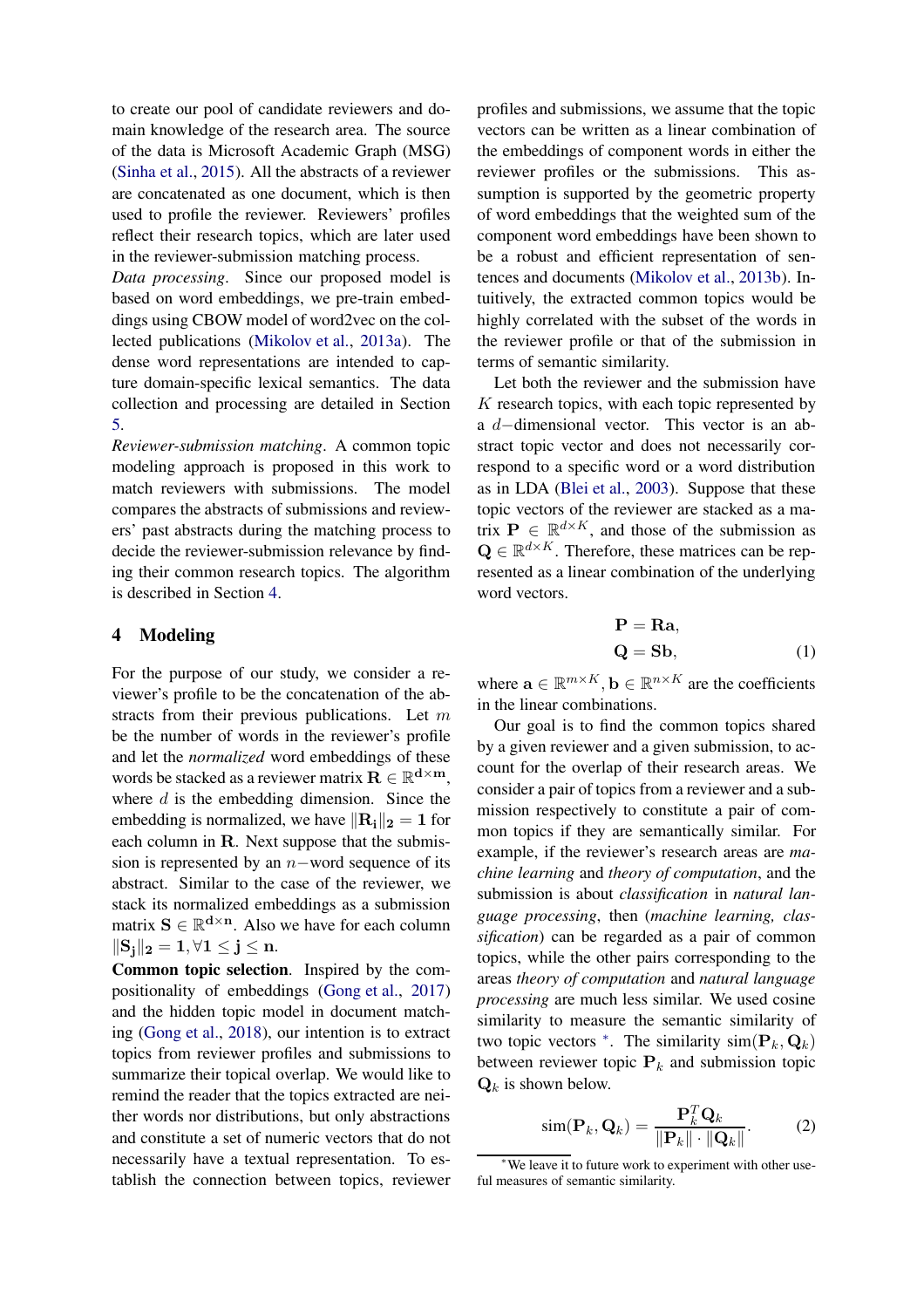For K pairs of topic vectors  $\{P_k, Q_k\}_{k=1}^K$ , their similarity is the sum of the pairwise similarities:

$$
\text{sim}(\mathbf{P}, \mathbf{Q}) = \sum_{k=1}^{K} \text{sim}(\mathbf{P}_k, \mathbf{Q}_k). \tag{3}
$$

This in turn translates to identifying the common research topics between the reviewer and the submission, i.e., we need to find  $K$  such pairs of topics that have the maximum similarity. Based on our discussions above, the approach of common topic extraction can be formulated as an optimization problem:

$$
\max_{\mathbf{a}, \mathbf{b}} \text{sim}(\mathbf{P}, \mathbf{Q})
$$
  
s.t.  $\mathbf{P} = \mathbf{Ra}$ ,  
 $\mathbf{Q} = \mathbf{S}\mathbf{b}$ ,  
 $\mathbf{P}^T \mathbf{P} = \mathbf{Q}^T \mathbf{Q} = \mathbf{I}$  (4)

The first two constraints are based on the linear assumption shown in Eq. [1.](#page-3-1) Without loss of generality, we add the third constraint that the topic vectors are orthogonal as shown in Eq. [4](#page-4-0) to avoid generating multiple similar topic vectors. The closedform solution to this optimization problem can be derived via singular value decomposition on the correlation matrix of R and S [\(Wegelin,](#page-10-7) [2000](#page-10-7)).

Let topic vectors  $\mathbf{P}^*$  and  $\mathbf{Q}^*$  be the optimal solution, both describing the common topics shared by the reviewer and the submission. In the following discussions, we use  $\mathbf{P}^*$  as the common topic vectors.

Common topic scoring. To further quantify the reviewer-submission relevance, we need to evaluate how significant these common topics are for the reviewer and the submission respectively. Reusing the example where a reviewer's area are *machine learning* and *theory of computation*, we know that *machine learning* is the common topic between the reviewer and the submission. If the topic of *machine learning* were only a small part of the reviewer's publications, the reviewer may not be a good match for the submission since reviewer is more of an expert in *theory of computation* than in *machine learning*.

To evaluate how well the topics reflect a reviewer's expertise, we define the importance of common topics  $\mathbf{P}^*$  for both the reviewer and the submission. Consider the vector of the  $i$ −th word in the reviewer's profile,  $\mathbf{R}_i$ , and the k-th topic

vector  $\mathbf{P}_k^*$ . The relevance between  $\mathbf{R}_i$  and  $\mathbf{P}_k^*$  is defined as the their squared cosine similarity.

$$
\text{rel}(\mathbf{R}_i, \mathbf{P}_k^*) = \cos^2(\mathbf{R}_i, \mathbf{P}_k^*) = (\mathbf{R}_i^T \mathbf{P}_k^*)^2. \quad (5)
$$

Note that we do not use cosine similarity as is, since  $\mathbf{R}_i$  and  $\mathbf{P}_k^*$  might be negatively correlated and the cosine similarity can be negative. Instead, we use the square of the cosine similarity to reflect the strength of their correlation.

The relevance between word  $\mathbf{R}_i$  and a set of topic vectors  $\mathbf{P}^*$  is defined as the sum of the relevance between the word and each topic vector.

$$
rel(\mathbf{R}_i, \mathbf{P}^*) = \sum_{k=1}^K rel(\mathbf{R}_i, \mathbf{P}_k^*).
$$
 (6)

<span id="page-4-0"></span>We can think of word vector  $\mathbf{R}_i$  to be projected along the  $K$  dimensions of a linear subspace spanned by topic vectors in  $\mathbf{P}^*$ . If  $\mathbf{R}_i$  lies in this linear subspace, then it can be represented as a linear combination of the topic vectors. In this case, rel $(\mathbf{R}_i, \mathbf{P})$  achieves the maximum of 1. If the word vector is orthogonal to all topic vectors in P<sup>∗</sup> , the relevance results in the minimum relevance of 0. Thus, the range of  $rel(R_i, P)$  is from 0 to 1.

Furthermore, we define the relevance between the reviewer and the topics as the average of the relevance between the words and the topics.

$$
rel(\mathbf{R}, \mathbf{P}^*) = \frac{1}{m} \sum_{i=1}^{m} rel(\mathbf{R}_i, \mathbf{P}^*).
$$
 (7)

The reviewer-topic relevance  $rel(R, P)$  also ranges from 0 to 1.

Similarly, we measure the relevance between a submission and a set of common topics, rel $({\bf S},{\bf P}^*)$ by measuring the relevance between words in the submission and common topics. The submissiontopic relevance reflects the importance of the common topics for a submission. We define the reviewer-submission matching score as a harmonic mean (f-measure) of the reviewer-topic and submission-topic relevance [\(Powers](#page-9-22), [2015](#page-9-22)).

$$
rel(\mathbf{R}, \mathbf{S}) = \frac{2 \cdot rel(\mathbf{R}, \mathbf{P}^*) \cdot rel(\mathbf{S}, \mathbf{P}^*)}{rel(\mathbf{R}, \mathbf{P}^*) + rel(\mathbf{S}, \mathbf{P}^*)}.
$$
 (8)

The reviewer-submission relevance is high when the common topic vectors  $\mathbf{P}^*$  are highly relevant to both the reviewer and the submission.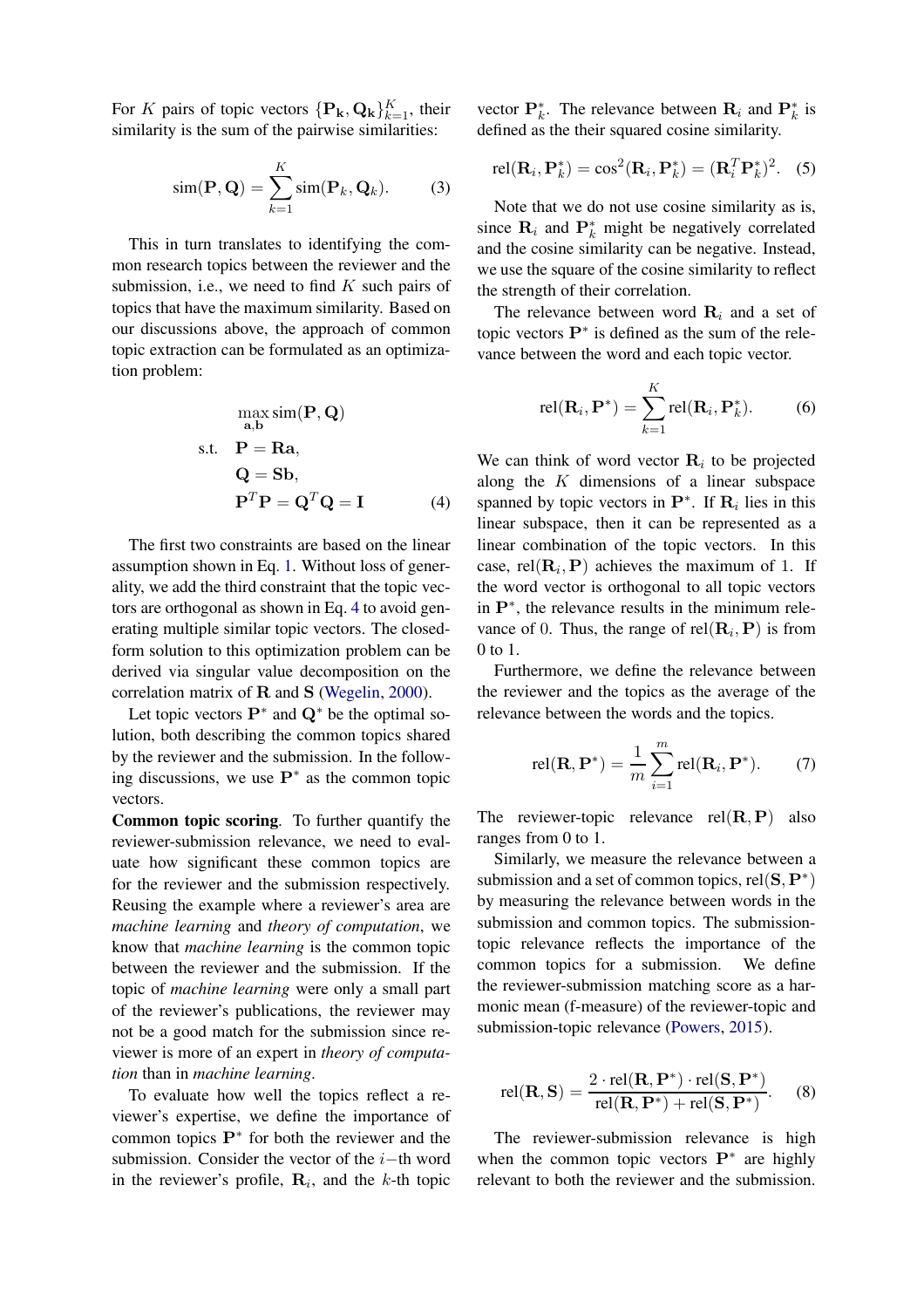It indicates that the submission has a substantial overlap with reviewer's research area, and that the reviewer is considered to be a good match for the submission.

## <span id="page-5-0"></span>5 Experiments and Results

In this section, we empirically compare our proposed common topic model approach against a variety of models in the task of expertise matching.

## 5.1 Dataset

For our experiments, we use the two datasets described below.

NIPS dataset. This is a benchmark dataset described in [\(Mimno and McCallum](#page-9-5), [2007\)](#page-9-5) and commonly used in the evaluation of expertise matching. It consists of 148 NIPS papers accepted in 2006 and abstracts from the publications of 364 reviewers. It includes annotations from 9 annotators on the relevance of 650 reviewer-paper pairs. Each pair is rated on a scale from 0 to 3. Here "0" means irrelevant, "1" means slightly relevant, "2" means relevant and "3" means very relevant.

A new dataset. Our proposed paper-reviewer matching system is applied to a tier-1 conference in the area of computer architecture. We created a new dataset for the evaluation of expertise matching from the submissions to this conference. We first collected a pool of 2284 candidate reviewers with publications in top conferences of computer architecture. A reviewer selection policy was adopted by the conference program committee to select reviewers still active in relevant areas. Reviewers were excluded if

1) they started publishing 40 years ago, but had no publications for the last ten years;

2) they did not have publications for the last ten years and have fewer than three papers before that.

The publications of these reviewers were collected from Microsoft Academic Graph [\(Sinha et al.](#page-10-6), [2015](#page-10-6)). Each reviewer had at least one publication, and some reviewers had as many as 34 publications. Again the abstracts were used as reviewers' profile.

We then used our proposed common topic model to assist the program committee of the conference on computer architecture, and recommended most relevant reviewers to all submissions in the conference. We randomly selected 20 submissions and with the help of the committee, we collected feedbacks from 33 reviewers on their relevance to the assigned submissions. These 33 reviewers were among the top reviewers recommended by our system for each of 20 submissions. The relevance was rated on a scale from 1 to 5, where a score of "1" meant that the paper was not relevant at all, "2" meant that the reviewer had passing familiarity with the topic of the submission, "3" meant that the reviewer knew the material well, "4" meant that the reviewer had a deep understanding of the submission, and "5" means that the reviewer was a champion candidate for the submission.

## 5.2 Baselines

We include previous approaches to paper-reviewer matching as our baselines.

- APT 200. Author-Person-Topic [\(Mimno and McCallum](#page-9-5), [2007](#page-9-5)) is a generative probabilistic topic model which groups documents of an author into different clusters with the author's topic distribution. Clusters represent different areas of a reviewer's research.
- Single Doc. The Single Doc model is a probabilistic model which takes the idea of language modeling and estimates the likelihood that a submission is assigned to a reviewer given the reviewer's previous works [\(Mimno and McCallum](#page-9-5), [2007](#page-9-5)).
- Latent Dirichlet Allocation (LDA): LDA and its variants are the most popular topic models in expertise matching systems [\(Blei et al.](#page-9-9), [2003](#page-9-9)). LDA models assume that each document is a mixture of topics where each topic is a multinomial distribution over the words.
- Hierarchical Dirichlet Process (HDP). HDP model is an extension of LDA [\(Teh et al.](#page-10-8), [2006](#page-10-8)). It is a non-parametric mixed-membership Bayesian model with variable number of topics. It is effective in choosing the number of topics to characterize a given corpus.
- Random Walk with Restart (RWR). RWR is a graph model with sparsity constraints in expertise matching [\(Liu et al.](#page-9-16), [2014](#page-9-16)). It relies on LDA to capture reviewer-submission relevance and also takes diversity into consideration in the matching process.
- Word Mover's Distance (WMD). WMD is a distance metric between two documents on the basis of pre-trained word embeddings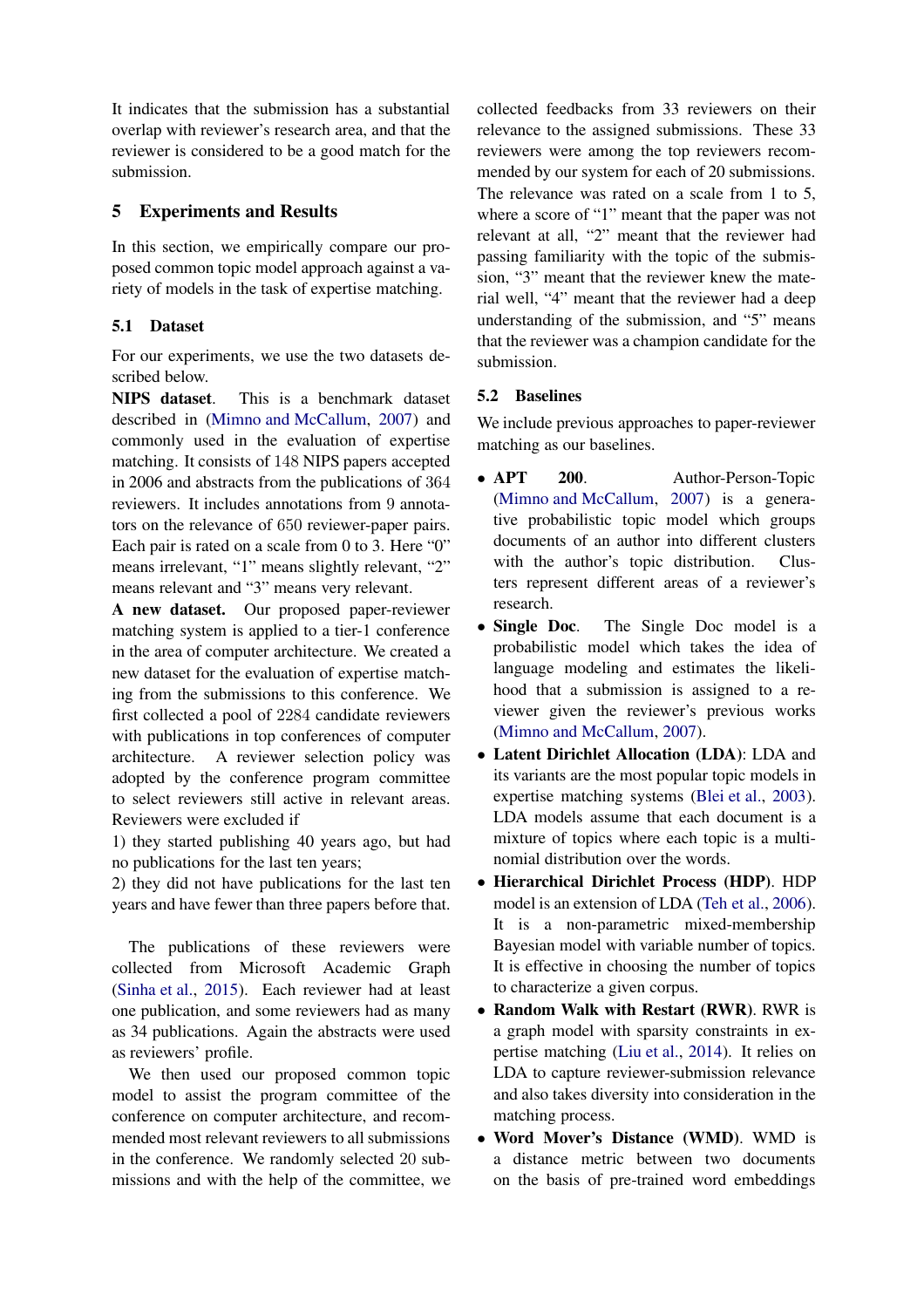<span id="page-6-0"></span>

| <b>Method</b>             | <b>Number of Topics</b> | P@5   | P@10  | P@5  | P@10 | P@5  | P@10 |
|---------------------------|-------------------------|-------|-------|------|------|------|------|
|                           |                         |       | GT1   | GT2  |      | GT3  |      |
|                           | 5                       | 53.7  | 43.0  | 58.5 | 49.1 | 63.7 | 55.8 |
| <b>Common Topic Model</b> | 10                      | 56.6  | 44.6  | 63.2 | 50.4 | 67.2 | 55.2 |
|                           | 20                      | 54.4  | 43.4  | 59.2 | 49.5 | 63.6 | 54.7 |
|                           | 10                      | 43.4  | 41.1  | 46.4 | 45.4 | 61.8 | 46.3 |
| <b>Hidden Topic Model</b> | 20                      | 51.3  | 43.4  | 58.4 | 49.0 | 63.6 | 53.6 |
|                           | 30                      | 47.5  | 40.0  | 49.6 | 44.0 | 56.3 | 49.4 |
| <b>APT200</b>             | 200                     | 41.18 | 29.71 |      |      |      | -    |
| <b>Single Doc</b>         |                         | 44.71 | 27.35 |      |      |      |      |
|                           | 50                      | 41.3  | 38.4  | 51.2 | 45.0 | 55.4 | 51.5 |
| <b>LDA</b>                | 200                     | 47.5  | 37.3  | 53.6 | 43.6 | 50.9 | 50.0 |
|                           | 300                     | 46.2  | 38.8  | 52.0 | 46.8 | 50.0 | 45.2 |
| <b>HDP</b>                | -                       | 45.5  | 38.0  | 48.0 | 44.5 | 55.4 | 50.0 |
| <b>RWR</b>                |                         | 45.3  | 43    |      |      |      |      |
| Doc2Vec                   |                         | 51.7  | 41.1  | 59.2 | 46.8 | 64.5 | 51.1 |
| WMD                       |                         | 36.1  | 32.4  | 42.2 | 36.8 | 46.8 | 41.8 |

Table 1: The mean precision of different baselines with optimal hyperparamters on the NIPS dataset. A reviewer is classified as relevant with a TREC score  $\geq 2$ .

[\(Kusner et al.](#page-9-15), [2015](#page-9-15)). It calculates the dissmilarity between two documents, which is measured by the embedding distance of aligned words in these documents.

- Hidden Topic Model. This model proposes to learn hidden topic vectors to measure document similarity based on word embeddings [\(Gong et al.](#page-9-4), [2018](#page-9-4)).
- Doc2Vec. Doc2Vec is a neural network model which trains document embeddings to predict component words in the documents [\(Le and Mikolov](#page-9-17), [2014](#page-9-17)). In expertise matching, the Doc2Vec model is pre-trained on the corpus consisting of reviewers' previous publications. We use the trained model to generate representations for reviewers and submissions respectively. The reviewer-submission relevance is quantified by the cosine similarity of their embeddings.

Setting. Since our model relies on word embeddings, we pre-train embeddings on all papers published in the NIPS conference until 2017 for the matching task in NIPS dataset. Similarly for our new dataset, we collected a corpus of publications until 2018 from top computer architecture conferences for embedding training. The embedding dimension was set as 100, and these word embeddings were also used in two embedding-based baselines: word mover's distance and hidden topic model. For a fair comparison, the corpora used

for word embedding training were also used to train Doc2Vec model to generate document embeddings.

#### 5.3 Results on NIPS Data

The NIPS dataset provides ground truth relevance for reviewer-submission pairs, and the relevance scales from 0 to 3. A score of 0 is assigned when that the reviewer is considered to be *not relevant* and a score of 3 is assigned when the reviewer is considered to be *highly relevant*. We set a relevance threshold of 2, and considered reviewers with a score equal to or higher than this threshold to be relevant reviewers to the given submission. In our matching system, we sorted reviewers in decreasing order of the predicted relevance score for a given submission.

Evaluation Metric. Precision at k (P@k) is a commonly-used ranking metric on NIPS dataset. P@k is defined to be the percentage of relevant reviewers in the top-k recommendations made by the model to a submission. It is likely that the topk recommendations made by the model contain reviewers whose relevance information is not available in the ground truth. To address this issue, we first discard reviewers that do not have a relevance information prior to calculating P@k. In our experiments, we set k to be 5 and 10. We report the average P@k over all submissions in Table [1.](#page-6-0)

We note that not all submissions in NIPS dataset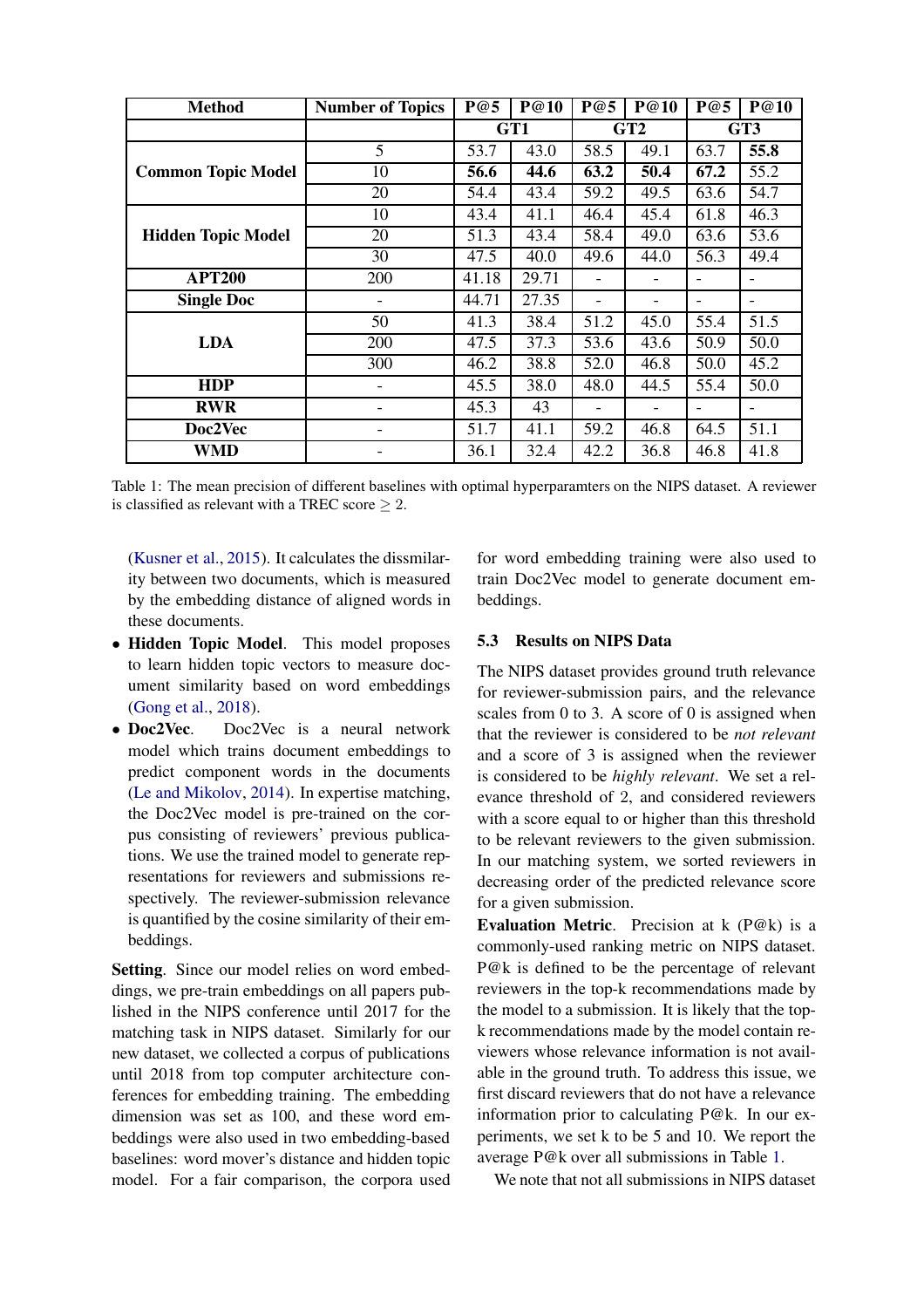have the same number of relevant reviewers and a failure to account for this discrepancy would negatively impact the performance of a system. For example, a submission with only one relevant reviewer would result in a P@5 no higher than 20% for any model. In order to take this discrepancy into consideration, we report the performance only on submissions with at least two relevant reviewers in the columns of "GT2", and on submissions with at least three relevant reviewers in column "GT3". In "GT1", we report the performance without making this distinction.

The reviewer-submission matching results of our model on the NIPS dataset are presented in Table [1](#page-6-0) alongside those of our chosen baselines. We note that the results for APT 200 and Single Doc were only available for GT1 and we report them as such. Some approaches including Common Topic Model, Hidden Topic Model and LDA required a hyperparameter (number of topics) to be specified. We performed experiments on NIPS data with different number of topics in Table [1.](#page-6-0) As is shown, our proposed approach consistently outperforms the strong baselines. We also note that Hidden Topic Model and Doc2Vec are competitive approaches in expertise matching compared against probabilistic models.

<span id="page-7-0"></span>

| <b>Expertise</b> | % of Reviewers                 |  |  |  |  |
|------------------|--------------------------------|--|--|--|--|
| <b>Level</b>     | <b>Predicted by the System</b> |  |  |  |  |
| >                | 15.2                           |  |  |  |  |
|                  | 63.6                           |  |  |  |  |
| $>$ 3            | 87.9                           |  |  |  |  |
|                  |                                |  |  |  |  |

Table 2: Percentage of reviewers in levels of expertise to the submissions recommended by our model.

#### 5.4 Results on the New Dataset

Our proposed approach has been used to assist in the paper-reviewer matching process in a tier-1 conference of computer architecture. We evaluated our approach on a new dataset constructed with reviewers' feedbacks on their assigned submissions. Based on the optimal number of topics on the NIPS dataset, we set the number of common topics to be 10 in this experiment.

We report the percentage of reviewers whose reported expertise level falls in the given range in Table [2.](#page-7-0) We note that all recommendations made by our system are reasonable considering that all reviewers had expertise levels no lower than 2. The majority (87.9%) of reviewers reported that they were familiar with the topics of the submissions assigned to them, and 63.6% of the reviewers had deep understanding of the submissions.

### 6 Error Analysis

We perform a qualitative analysis on NIPS dataset to analyze the difference of different algorithms on expertise matching. For the clarity of our discussion, we sample a submission whose abstract is shown in Table [4.](#page-8-3) We consider five models: common topic modeling (CT), hidden topic modeling (HT), LDA, Doc2Vec and WMD. We list reviewers who were considered as top candidates for this submission by the five models in Table [3.](#page-8-4) For the analyses, we used research topics from the publications of the reviewers as well as their relevance scores assigned by human annotators (i.e., their TREC scores in NIPS dataset). Reviewers are sorted in decreasing order of their relevance to the submission by five models. For example, rank 1 corresponds to the highest relevance. In Table [3,](#page-8-4) We also present the rank of each reviewer given by the models.

*Common topic model*. According to the common topic model, reviewer 3, 4 and 5 are included as its top 3 recommendations. But we note that it ranks reviewer 3 higher than reviewer 4 and 5. The relevance scoring of common topic model is based on the relevance between the common topic "Bayesian method" and reviewers' profile. Since reviewer 3 is more focused on Bayesian model, it's topic-reviewer relevance is higher than reviewer 4 and 5 who have broader research interests beyond Bayesian model and more publications. One limitation of common topic model reflected in this case is that it does not capture the authority and experience of reviewers.

*Hidden topic model*. It incorrectly considered reviewer 1 more relevant to the submission compared to reviewer 5. We note that reviewer 5 works on a broad set of research topics ranging from Bayesian model to active learning. Since the hidden topic model extracts reviewer's topics based on the topic importance without any knowledge of the submission, it is likely that Bayesian model was not selected into representative hidden topics, which results in low relevance of reviewer 5 to the given submission.

*LDA model*. LDA assigns higher relevance to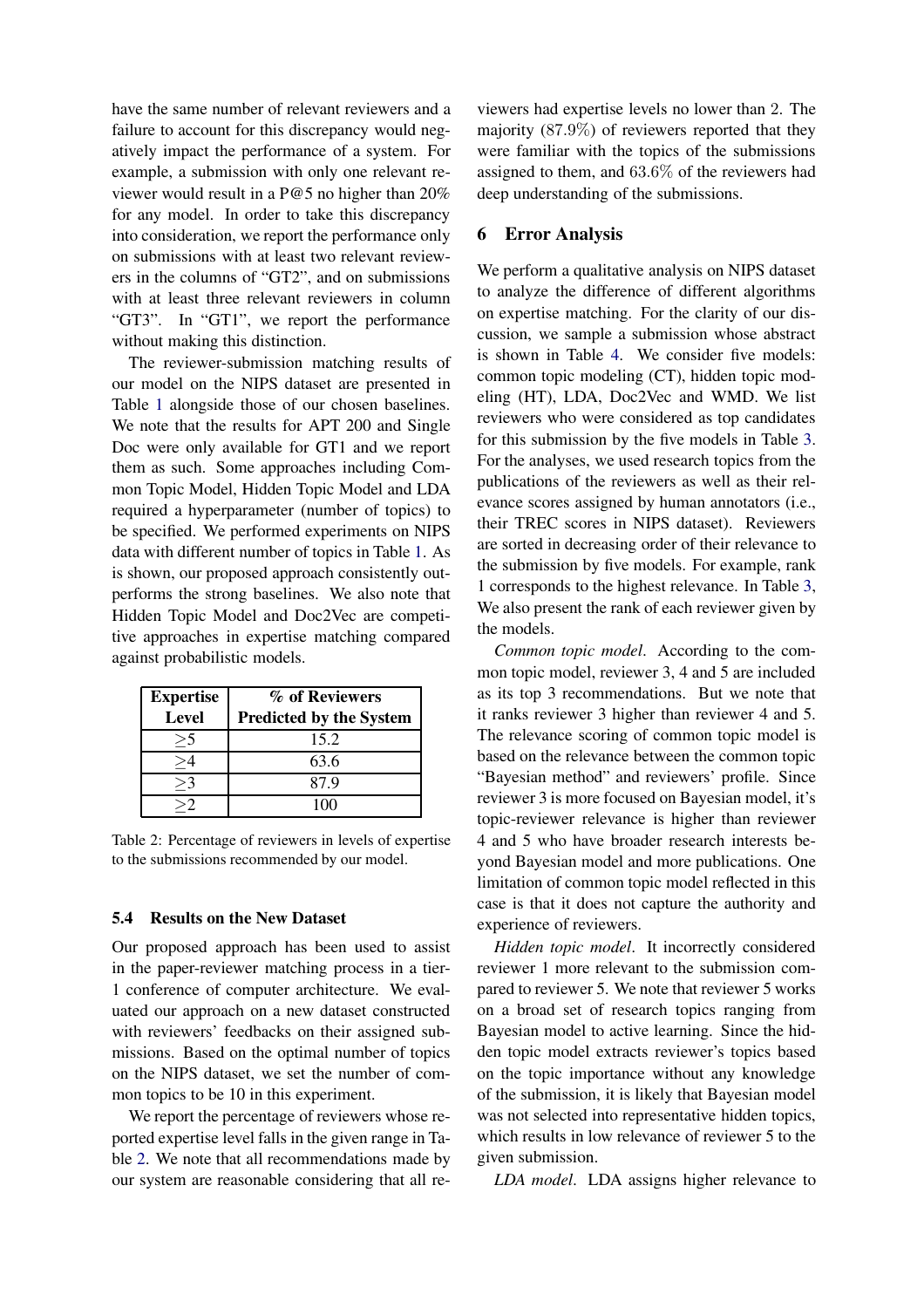<span id="page-8-4"></span>

| Reviewer | <b>TREC</b> | Research topics                                                |    | HT | LDA | Doc2Vec | <b>WMD</b> |
|----------|-------------|----------------------------------------------------------------|----|----|-----|---------|------------|
|          |             | Speech recognition with Bayesian approach, Neural network      |    |    |     |         |            |
|          |             | Online learning, Sequential prediction, Bayes point machine    | 10 | 10 |     |         |            |
|          |             | Bayesian network, Variational Bayes estimation, Mixture models |    |    |     |         |            |
|          |             | Variational method, Bayesian learning, Markov model            |    |    |     |         |            |
|          |             | Bayesian learning, Variational method, Active learning         |    |    |     |         |            |

Table 3: Examples of reviewers and their relevance to the submission ranked by different algorithms.

<span id="page-8-3"></span>Dirichlet Process (DP) mixture models are candidates for clustering applications where the number of clusters is unknown a priori. [...] The speedup is achieved by incorporating kd-trees into a variational Bayesian algorithm for DP mixture [...]

Table 4: An example of abstract from a submission.

reviewer 1 than reviewer 4. Reviewer 1 used Bayesian approach, whereas it was not his research focus according to his publications. Reviewer 4 had done extensive research in general graphical models including Bayesian model. We observed that LDA fails to capture the relevance between graph model and Bayesian model since it ignores the semantic similarity between words.

*Doc2Vec model*. Doc2Vec assigned the highest relevance to reviewer 1 among all reviewers. The document representation it generates for reviewer 1's profile is similar to the representation for the submission, possibly because the key word "Bayesian" and "mixture" in the submission also occurs frequently in the profile. It suggests that Doc2Vec model might be limited to lexical overlap.

*WMD*. Reviewer 2 is included as WMD's top recommendation, whereas the research focus of reviewer 2 is sequential prediction which is irrelevant to the submission. Moreover, actually relevant reviewers 4 and 5 were excluded from WMD's top recommendations. This may have resulted from WMD's word-level similarity measure. Reviewer 2's publications had some lexical overlap with the submission (e.g., words "Bayes", "algorithm" and "learning", which have high frequency in the submission). WMD tends to assign high relevance scores due to such lexical overlap.

## 7 Future Work

This study used a basic version of a reviewer's profile to be the concatenation of the abstracts from their previous publications. A concrete direction for future work would be to consider enhancements in representing reviewers' profiles. Such efforts could consider, for instance, the temporal variation of research interests in order to capture the relevance of a given reviewer to a given topic based on the recency of the contributions to a given area. Other efforts could involve the use of a variable number of research topics for each reviewer and exploring ways to render reviewer profiles human interpretable.

## 8 Conclusion

We proposed an automated reviewer-paper matching algorithm via jointly finding the common research topics between submissions and reviewers' publications. Our model is based on word embeddings and efficiently captures the reviewer-paper relevance. It is robust to cases of vocabulary mismatch and partial topic overlap between submissions and reviewers – factors that have posed problems for previous approaches. The common topic model showed strong empirical performance on a benchmark and a newly collected dataset.

## Acknowledgments

This work is supported by the IBM-ILLINOIS Center for Cognitive Computing Systems Research (C3SR) - a research collaboration as part of the IBM AI Horizons Network. We thank the EMNLP anonymous reviewers for their constructive suggestions.

## References

- <span id="page-8-0"></span>PC Chairs ACL. 2019. Whats new, different and challenging in acl 2019? [http://acl2019pcblog.fileli.unipi.it/?p=156.](http://acl2019pcblog.fileli.unipi.it/?p=156) Accessed: 2019-05-19.
- <span id="page-8-1"></span>Krisztian Balog, Yi Fang, Maarten de Rijke, Pavel Serdyukov, Luo Si, et al. 2012. Expertise retrieval. Foundations and Trends<sup>(R)</sup> in Information Retrieval, 6(2–3):127–256.
- <span id="page-8-2"></span>Chumki Basu, Haym Hirsh, William W. Cohen, and Craig Nevill-Manning. 1999. Recommending pa-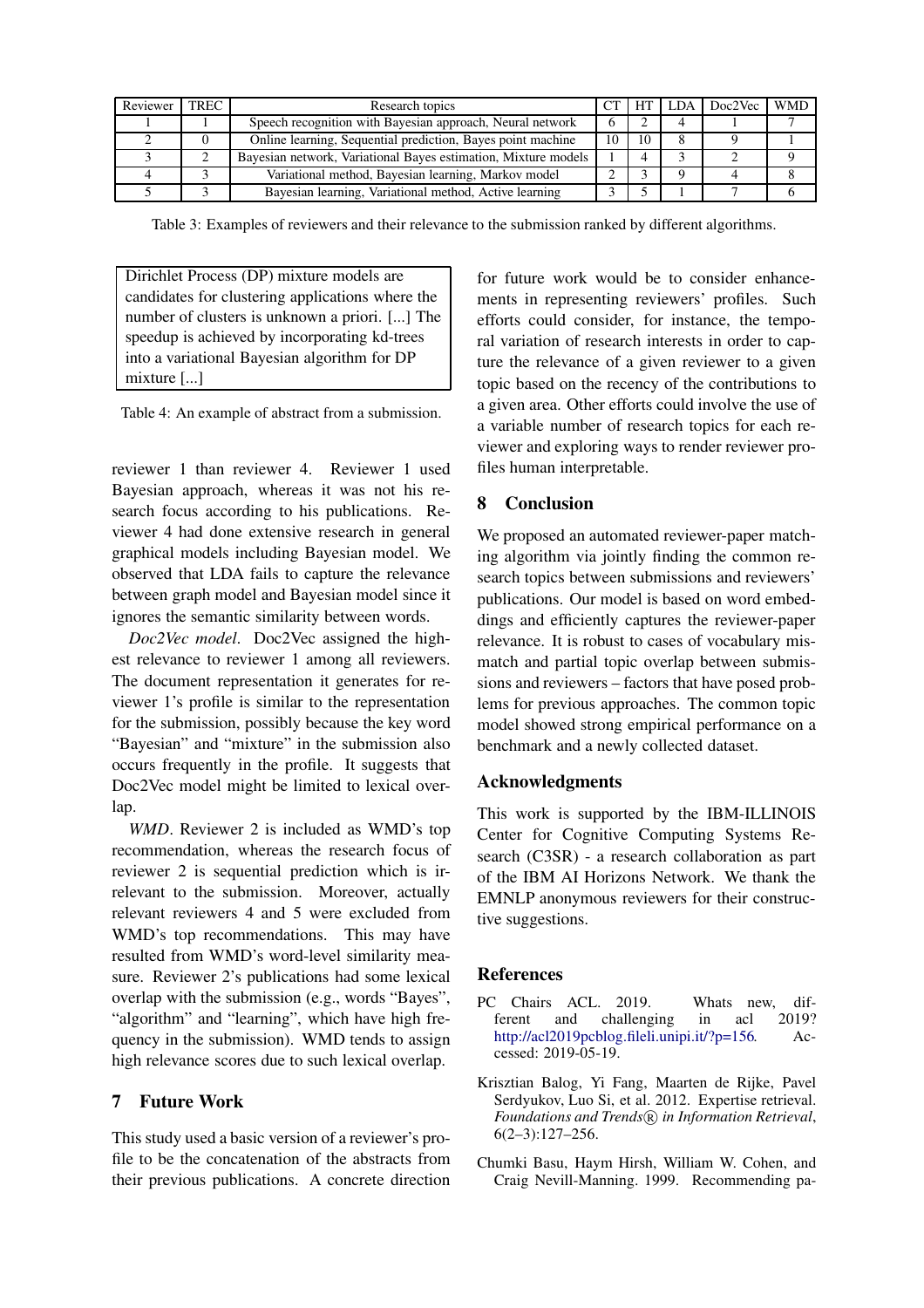pers by mining the web. In *In: Proceedings of the IJCAI99 Workshop on Learning about Users*, pages 1–11.

- <span id="page-9-9"></span>David M. Blei, Andrew Y. Ng, and Michael I. Jordan. 2003. [Latent dirichlet allocation.](http://dl.acm.org/citation.cfm?id=944919.944937) *The Journal of Machine Learning Research*, 3:993–1022.
- <span id="page-9-11"></span>Rajarshi Das, Manzil Zaheer, and Chris Dyer. 2015. [Gaussian lda for topic models with word embeddings.](https://doi.org/10.3115/v1/P15-1077) In *Proceedings of the 53rd Annual Meeting of the Association for Computational Linguistics and the 7th International Joint Conference on Natural Language Processing*, pages 795–804.
- <span id="page-9-13"></span>Scott Deerwester, Susan T Dumais, George W Furnas, Thomas K Landauer, and Richard Harshman. 1990. Indexing by latent semantic analysis. *Journal of the American society for information science*, 41(6):391–407.
- <span id="page-9-6"></span>Susan T. Dumais and Jakob Nielsen. 1992. [Automating the assignment of submitted manuscripts to reviewers.](https://doi.org/10.1145/133160.133205)<br>In *Proceedings of the 15th Annual International* Baochun Li and Y Thomas Hou. 2016. The new au-In *Proceedings of the 15th Annual International ACM SIGIR Conference on Research and Development in Information Retrieval*, SIGIR '92, pages 233–244, New York, NY, USA. ACM.
- <span id="page-9-0"></span>Babak Falsafi, Mario Drumond, and Mark Sutherland. 2018. Isca'18 review process reflections. https://www.sigarch.org/isca18-review-process-reflections/the 2015 Conference on Empirical Methods in Nat-Accessed: 2019-05-19.
- <span id="page-9-21"></span>Hongyu Gong, Suma Bhat, and Pramod Viswanath. 2017. Geometry of compositionality. In *Thirty-First AAAI Conference on Artificial Intelligence*.
- <span id="page-9-4"></span>Hongyu Gong, Tarek Sakakini, Suma Bhat, and Jinjun Xiong. 2018. Document similarity for texts of varying lengths via hidden topics. In *Proceedings of the 56th Annual Meeting of the Association for Computational Linguistics (Volume 1: Long Papers)*, volume 1, pages 2341–2351.
- <span id="page-9-10"></span>Weihua Hu and Jun'ichi Tsujii. 2016. A latent concept topic model for robust topic inference using word embeddings, and Jeffrey Dean. 2013b.<br>A latent concept topic model for robust topic inference using word embeddings, totions of words and phrases an In *Proceedings of the 54th Annual Meeting of the Association for Computational Linguistics (Volume 2: Short Papers)*, pages 380–386, Berlin, Germany. Association for Computational Linguistics.
- <span id="page-9-7"></span>Jian Jin, Qian Geng, Haikun Mou, and Chong Chen. 2018. Author-subject-topic model for reviewer recommendation. *Journal of Information Science*, 45(4):554–570.
- <span id="page-9-12"></span>Jian Jin, Qian Geng, Qian Zhao, and Lixue Zhang. 2017. Integrating the trend of research interest for reviewer assignment. In *Proceedings of the 26th International Conference on World Wide Web Companion*, pages 1233–1241. International World Wide Web Conferences Steering Committee.
- <span id="page-9-14"></span>Ngai Meng Kou, Nikos Mamoulis, Yuhong Li, Ye Li, Zhiguo Gong, et al. 2015. A topic-based reviewer assignment system. *Proceedings of the VLDB Endowment*, 8(12):1852–1855.
- <span id="page-9-15"></span>Matt J. Kusner, Yu Sun, Nicholas I. Kolkin, and Kilian Q. Weinberger. 2015. From word embeddings to document distances. In *Proceedings of the 32nd International Conference on International Conference on Machine Learning - Volume 37*.
- <span id="page-9-19"></span>Jey Han Lau and Timothy Baldwin. 2016. An empirical evaluation of doc2vec with practical insights into document embedding generation. *arXiv preprint arXiv:1607.05368*.
- <span id="page-9-1"></span>Charlin Laurent and Richard S. Zemel. 2013. The toronto paper matching system: An automated paper-reviewer assignment system. In *Proceedings of 30th International Conference on Machine Learning*.
- <span id="page-9-17"></span>Quoc Le and Tomas Mikolov. 2014. Distributed representations of sentences and documents. In *International conference on machine learning*, pages 1188– 1196.
- <span id="page-9-2"></span>tomated ieee infocom review assignment system. *IEEE Network*, 30(5):18–24.
- <span id="page-9-18"></span>Rui Lin, Shujie Liu, Muyun Yang, Mu Li, Ming Zhou, and Sheng Li. 2015. Hierarchical recurrent neural network for document modeling. In *Proceedings of*

*ural Language Processing*, pages 899–907.

- <span id="page-9-16"></span>Xiang Liu, Torsten Suel, and Nasir Memon. 2014. [A robust model for paper reviewer assignment.](https://doi.org/10.1145/2645710.2645749) In *Proceedings of the 8th ACM Conference on Recommender Systems*, RecSys '14, pages 25–32, New York, NY, USA. ACM.
- <span id="page-9-20"></span>Tomas Mikolov, Kai Chen, Greg Corrado, and Jeffrey Dean. 2013a. Efficient estimation of word representations in vector space. *arXiv: 1301.3781*.

<span id="page-9-3"></span>Tomas Mikolov, Ilya Sutskever, Kai Chen,

[Distributed representations of words and phrases and their](http://dl.acm.org/citation.cfm?id=2999792.2999959) compositionality. In *Proceedings of the 26th International Conference on Neural Information Processing Systems - Volume 2*, NIPS'13, pages 3111–3119, USA. Curran Associates Inc.

- <span id="page-9-5"></span>David Mimno and Andrew McCallum. 2007. [Expertise modeling for matching papers with reviewers.](https://doi.org/10.1145/1281192.1281247) In *Proceedings of the 13th ACM SIGKDD International Conference on Knowledge Discovery and Data Mining*, KDD '07, pages 500–509, New York, NY, USA. ACM.
- <span id="page-9-8"></span>Jennifer Nguyen, Germn Snchez-Hernndez, Nria Agell, Xari Rovira, and Cecilio Angulo. 2018. A decision support tool using order weighted averaging for conference *Pattern Recogn. Lett.*, 105(C):114–120.
- <span id="page-9-22"></span>David MW Powers. 2015. What the f-measure doesn't measure: Features, flaws, fallacies and fixes. *arXiv preprint arXiv:1503.06410*.